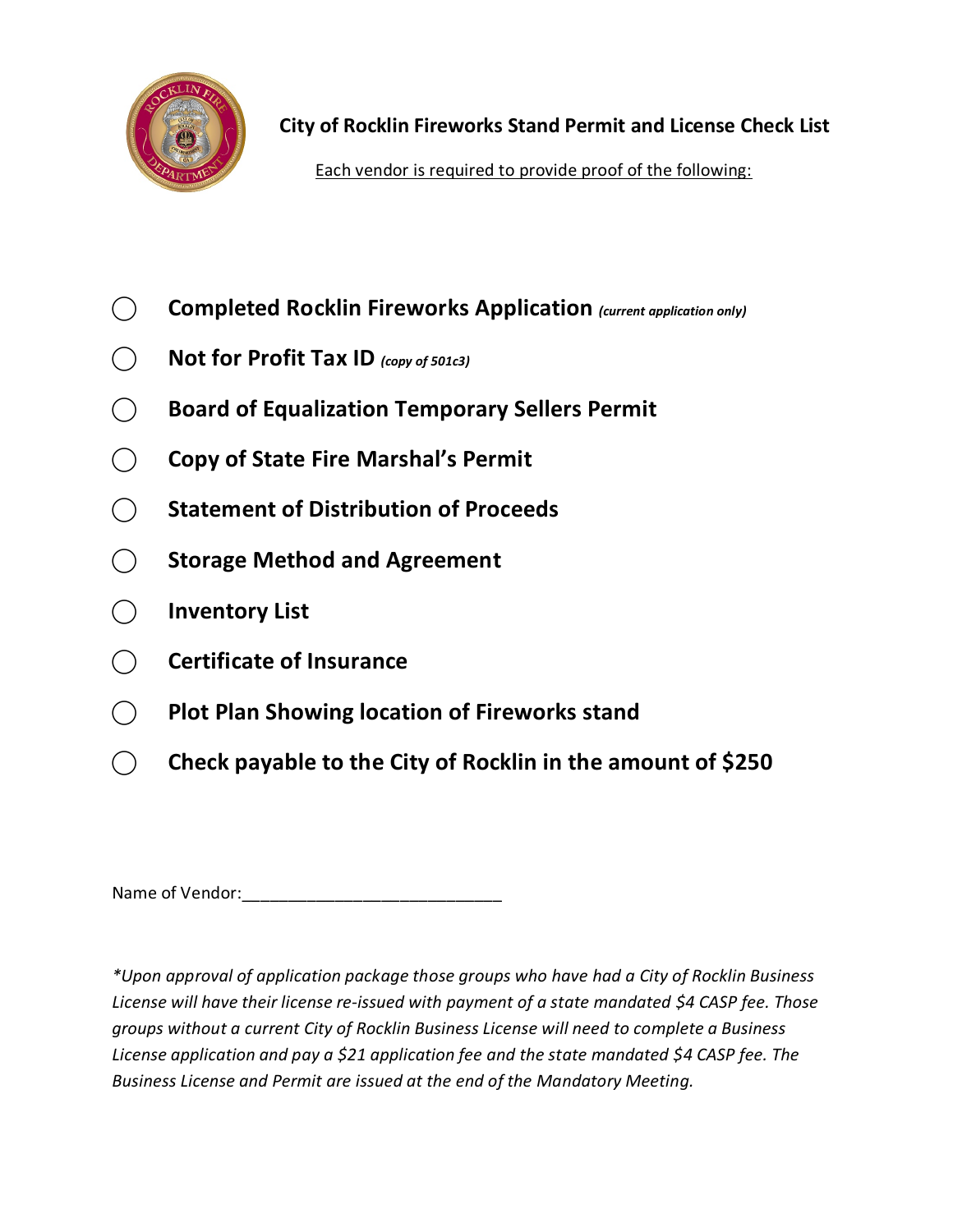

## CITY OF ROCKLIN FIRE DEPARTMENT

## APPLICATION FOR A TEMPORARY PERMIT TO DISPLAY & SELL FIREWORKS

## **Final application must be submitted to the Fire Chief or his designee between March 6 And April 1 of each calendar year.**

*Only SAFE AND SANE fireworks, as approved by the California State Fire Marshal, may be sold at temporary sales stands.*

## PLEASE PRINT OR TYPE:

| Fireworks Distributor: North American Control of The Control of The Control of The Control of The Control of T                                                                                                                                                                                                                                                                                                                                                                               |
|----------------------------------------------------------------------------------------------------------------------------------------------------------------------------------------------------------------------------------------------------------------------------------------------------------------------------------------------------------------------------------------------------------------------------------------------------------------------------------------------|
| <b>Phone Number</b><br>Name                                                                                                                                                                                                                                                                                                                                                                                                                                                                  |
| Distribution of Unsold Fireworks: National Section of National Action of National Action of National Action of                                                                                                                                                                                                                                                                                                                                                                               |
| □ Non-Profit Tax Identification Number (attach proof of 501c3): ________________                                                                                                                                                                                                                                                                                                                                                                                                             |
|                                                                                                                                                                                                                                                                                                                                                                                                                                                                                              |
|                                                                                                                                                                                                                                                                                                                                                                                                                                                                                              |
| *Attach copy of Fire Marshal's Permit                                                                                                                                                                                                                                                                                                                                                                                                                                                        |
| $\Box$ Safety of Fireworks<br>$\circ$ Attach proof that a metal storage container shall be used for fireworks storage.<br>(Rental agreement is acceptable proof.) or                                                                                                                                                                                                                                                                                                                         |
| Attach proof that a licensed and bonded private security guard shall be posted<br>$\circ$<br>and remain on site until relieved by a supervisor responsible for the stand.                                                                                                                                                                                                                                                                                                                    |
| Security Guard Name: 1988 Contract Contract Contract Contract Contract Contract Contract Contract Contract Contract Contract Contract Contract Contract Contract Contract Contract Contract Contract Contract Contract Contrac<br>Cell Phone No.: <u>contract the property of the set of the set of the set of the set of the set of the set of the set of the set of the set of the set of the set of the set of the set of the set of the set of the set of the </u><br>Number Street Name |
| City<br>Zip Code<br>State<br>Attach an inventory list of fireworks proposed to be sold.                                                                                                                                                                                                                                                                                                                                                                                                      |
| Attach your Certificate of Liability Insurance as required by Rocklin Municipal Code<br>Chapter 8.24.070(B)                                                                                                                                                                                                                                                                                                                                                                                  |

List names of adult persons who will actually operate the stand on behalf of the Applicant\* *\*(Minimum age 18, with at least one person over the age of 21 supervising. May only be volunteers at above booth.)*

Name: Age: